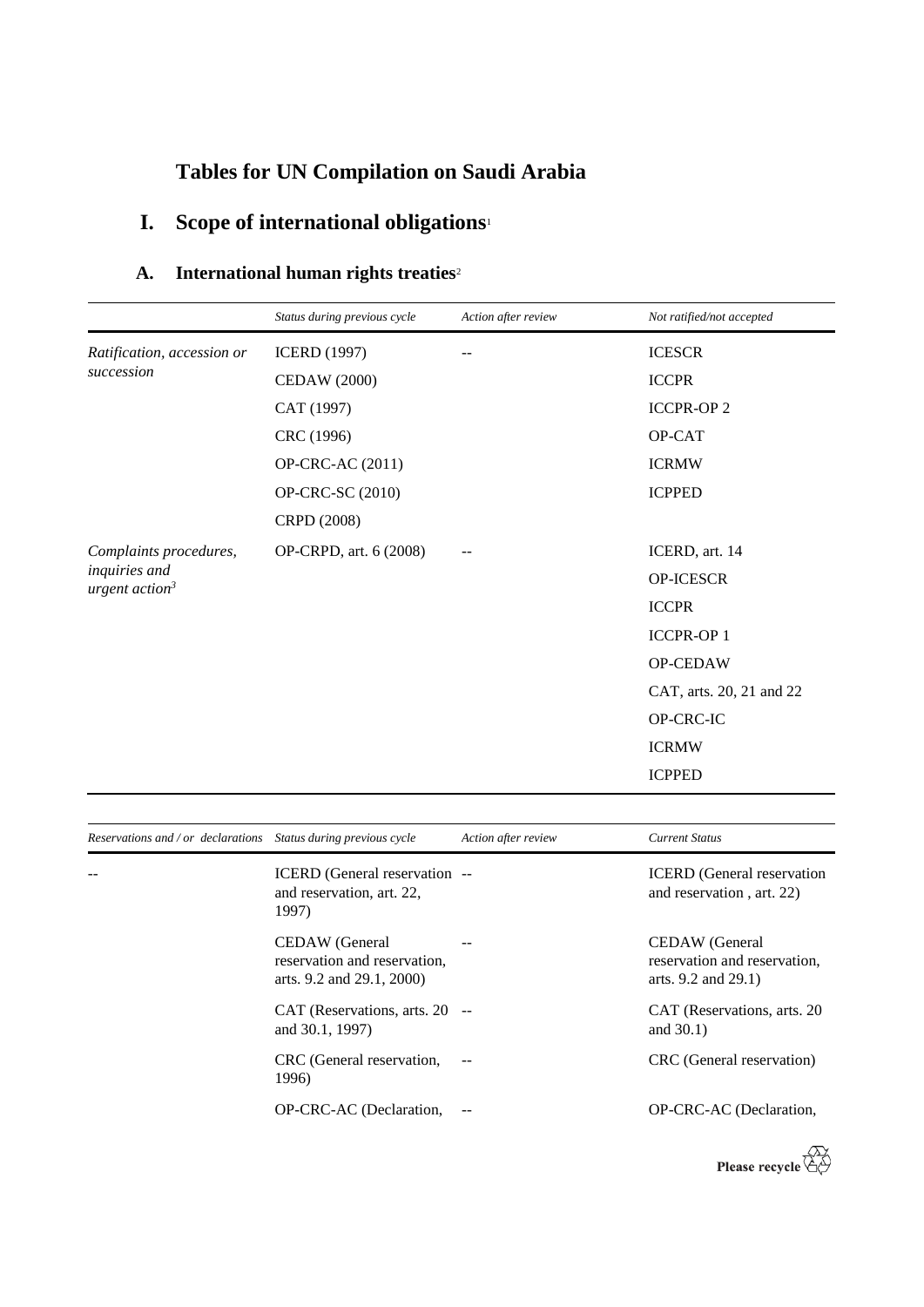#### **B. Other main relevant international instruments**

|                                          | Status during previous cycle                                                    | Action after review                  | Not ratified                                                                        |
|------------------------------------------|---------------------------------------------------------------------------------|--------------------------------------|-------------------------------------------------------------------------------------|
| Ratification, accession or<br>succession | Convention on the<br>Prevention and Punishment<br>of the Crime of Genocide      |                                      | Additional Protocols III of<br>Geneva Conventions of 12<br>August 1949 <sup>4</sup> |
|                                          | <b>UNESCO</b> Convention<br>against Discrimination in<br>Education <sup>5</sup> |                                      | Rome Statute of the<br>International Criminal Court                                 |
|                                          | Palermo Protocol <sup>6</sup>                                                   |                                      | Conventions on refugees<br>and stateless persons <sup>7</sup>                       |
|                                          | <b>ILO</b> fundamental<br>conventions except Nos. 87<br>98 and 138 <sup>8</sup> | ILO Convention No. 138<br>$(2014)^9$ | <b>ILO</b> Convention Nos. 87<br>and 98 and Nos. 169 and<br>18910                   |

## **II. Cooperation with human rights mechanisms and bodies**

### **A. Cooperation with treaty bodies**<sup>11</sup>

| Treaty body  | Concluding observations<br>included in previous review | Latest report submitted<br>since previous review                 | Latest concluding<br>observations | Reporting status                                                                                                   |
|--------------|--------------------------------------------------------|------------------------------------------------------------------|-----------------------------------|--------------------------------------------------------------------------------------------------------------------|
| <b>CERD</b>  |                                                        | 2016                                                             | May 2018                          | Tenth to eleventh<br>reports due in 2020                                                                           |
| <b>CEDAW</b> |                                                        | 2016                                                             | February 2018                     | Fifth report due in<br>2022                                                                                        |
| <b>CAT</b>   |                                                        | 2015                                                             | May 2016                          | Third report due in<br>2020                                                                                        |
| <b>CRC</b>   |                                                        | 2014 (to CRC)/2016<br>(to OP-CRC-<br>AC)/2017 (to Op-<br>CRC-SC) | September 2016                    | Fifth and sixth reports<br>due in 2021. Initial<br>reports to OP-CRC-<br>AC and OP-CRC-SC<br>pending consideration |
| <b>CRPD</b>  |                                                        | 2015                                                             |                                   | Initial report pending<br>consideration                                                                            |

#### **Reporting status**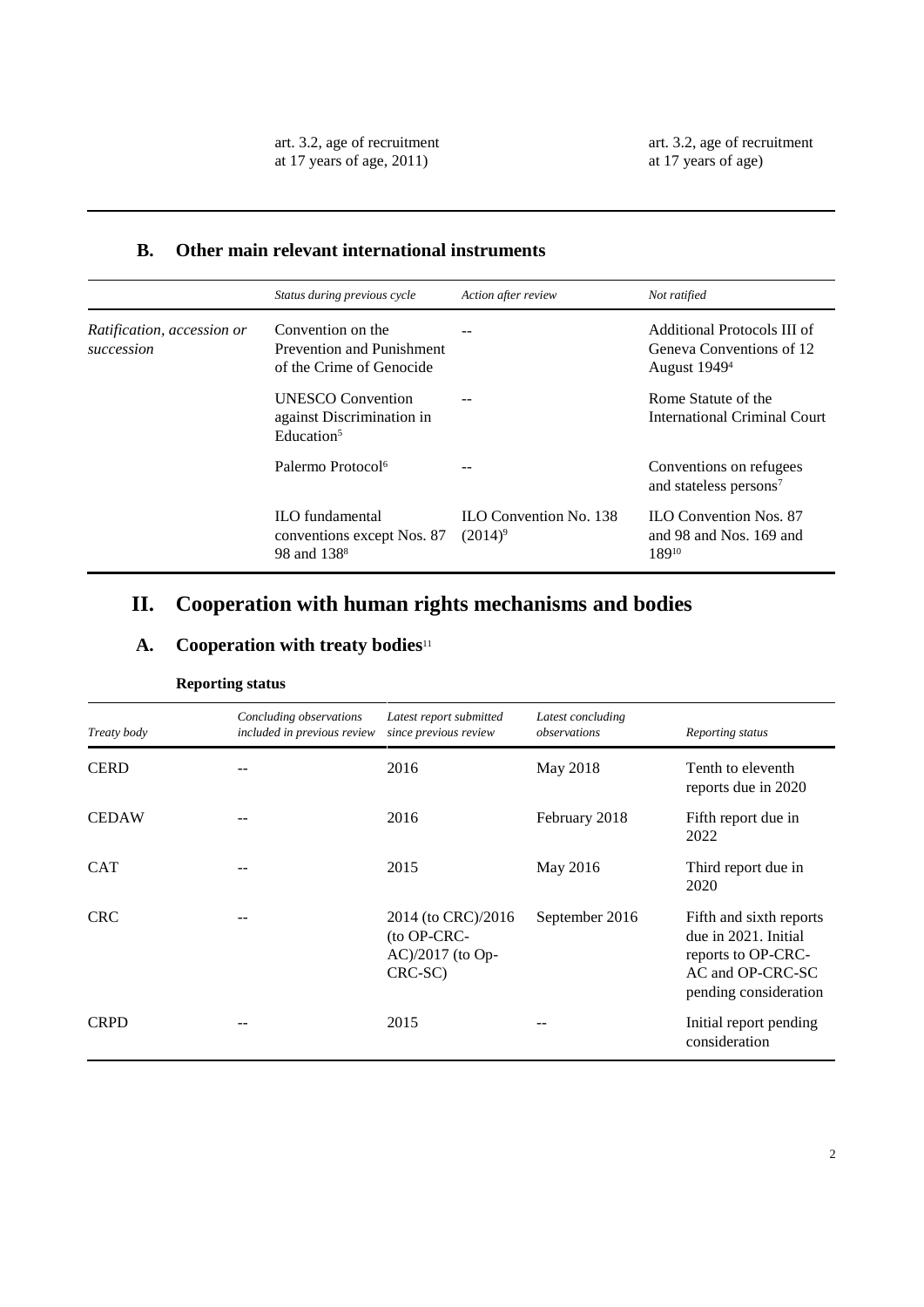| Treaty body  | Due in | Subject matter                                                                                                                                                                 | Submitted          |
|--------------|--------|--------------------------------------------------------------------------------------------------------------------------------------------------------------------------------|--------------------|
| <b>CERD</b>  | 2019   | Domestic workers and<br>freedom of religion. <sup>12</sup>                                                                                                                     |                    |
| <b>CEDAW</b> | 2020   | Discriminatory laws;<br>amending the Associations<br>and Foundations Act;<br>gender-based violence<br>against women; and equality<br>before the law and civil<br>matters. $13$ |                    |
| <b>CAT</b>   | 2017   | Corporal punishment,<br>including in the case of<br>Ra'if Badawi; reprisals<br>against human rights<br>defenders and journalists;<br>and the death penalty. <sup>14</sup>      | 2017 <sup>15</sup> |

### **Responses to specific follow-up requests from concluding observations**

## **B. Cooperation with special procedures**<sup>16</sup>

|                               | Status during previous cycle                                                                                                                                                                                                                                                                                                                                                                                     | Current status                                                                                                |
|-------------------------------|------------------------------------------------------------------------------------------------------------------------------------------------------------------------------------------------------------------------------------------------------------------------------------------------------------------------------------------------------------------------------------------------------------------|---------------------------------------------------------------------------------------------------------------|
| Standing invitations          | N <sub>0</sub>                                                                                                                                                                                                                                                                                                                                                                                                   | No                                                                                                            |
| Visits undertaken             | Independence of judges (20-27<br>October 2002)                                                                                                                                                                                                                                                                                                                                                                   | Extreme poverty (8-19 January 2017)<br>Human Rights and Counterterrorism (30                                  |
|                               | Violence against women (4-13)<br>February 2008)                                                                                                                                                                                                                                                                                                                                                                  | April – 04 May 2017)                                                                                          |
| Visits agreed to in principle | None                                                                                                                                                                                                                                                                                                                                                                                                             | HR defenders (Requested in 2012 and<br>Accepted in February 2015)                                             |
|                               |                                                                                                                                                                                                                                                                                                                                                                                                                  | Slavery (Cancelled/Postponed in<br>September 2015)                                                            |
| Visits requested              | Extrajudicial, summary or arbitrary<br>executions, requested in 2005<br>reminder in 2008;<br>Trafficking in persons requested in<br>2005;<br>Torture requested in 2006 and<br>reminders in 2007 and 2010<br>Freedom of religion or belief,<br>requested in 2006 and reminders in<br>2008 and 2009;<br>Arbitrary detention, requested in<br>2008 and reminder in 2011;<br>2004 and reminders in 2008 and<br>2009. | Torture new request in 2017<br>Freedom of expression, requested in Freedom of expression, reminder in<br>2015 |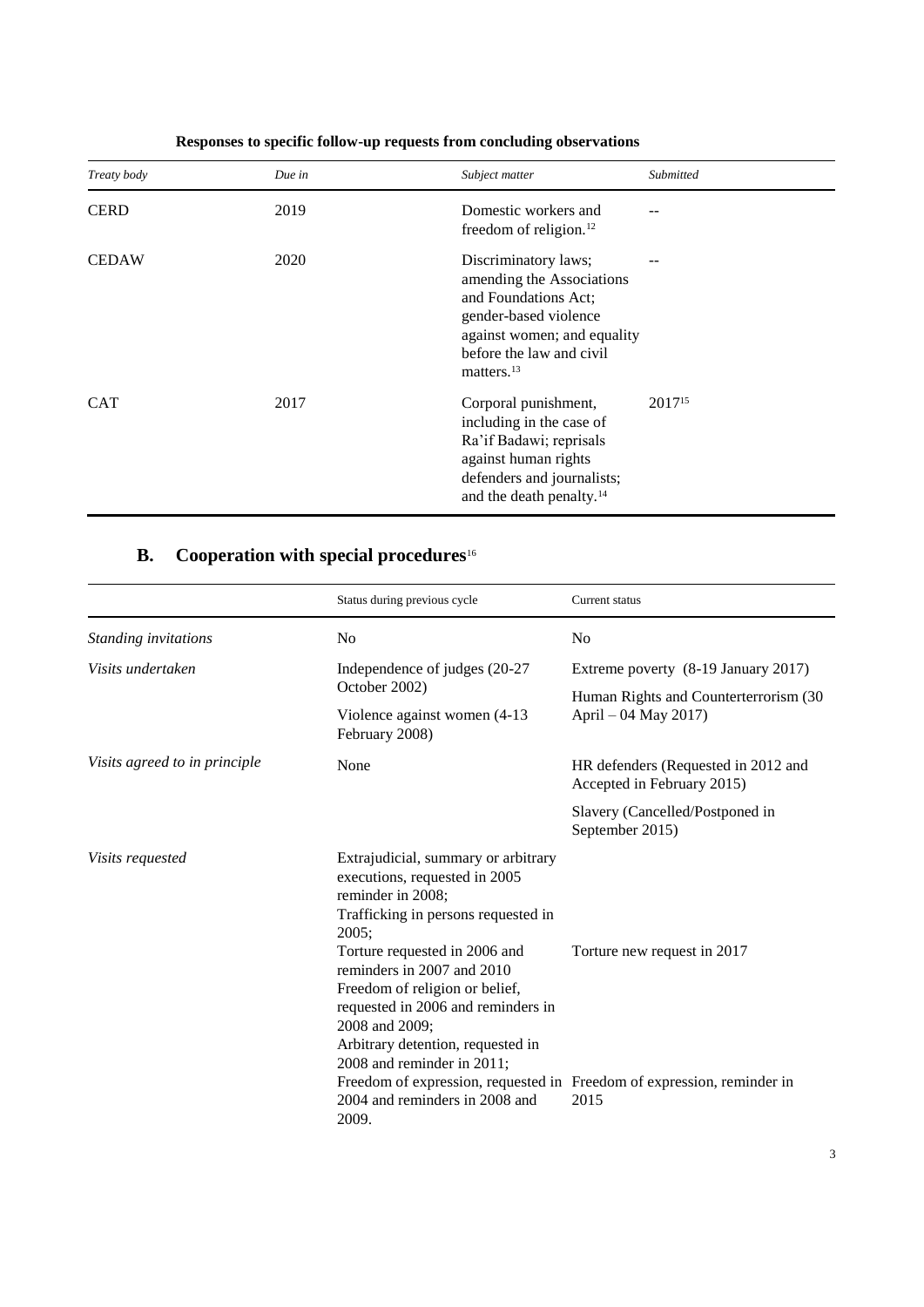| Responses to letters of<br>allegation and urgent appeal | During the period under review 55<br>communications were sent. The<br>Government replied to 38<br>communications |
|---------------------------------------------------------|------------------------------------------------------------------------------------------------------------------|
| Follow-up reports and missions                          | Summary executions                                                                                               |

### **C. Status of national human rights institutions**<sup>17</sup>

| National human rights institution | Status during previous cycle | Status during present cycle <sup>18</sup> |
|-----------------------------------|------------------------------|-------------------------------------------|
|                                   | N/A                          | N/A                                       |

#### *Notes*

<sup>1</sup> Unless indicated otherwise, the status of ratification of instruments listed in the table may be found on the official website of the United Nations Treaty Collection database, Office of Legal Affairs of the United Nations Secretariat, http://treaties.un.org/. Please also refer to the United Nations compilation on Saudi Arabia from the previous cycle (A/HRC/WG.6/17/SAU//2).

|  |  | $2\degree$ The following abbreviations have been used in the universal periodic review document: |  |  |  |  |  |  |  |
|--|--|--------------------------------------------------------------------------------------------------|--|--|--|--|--|--|--|
|--|--|--------------------------------------------------------------------------------------------------|--|--|--|--|--|--|--|

| <b>ICERD</b>     | following aboleviations have been used in the universal periodic feview document.<br>International Convention on the Elimination of All Forms of |
|------------------|--------------------------------------------------------------------------------------------------------------------------------------------------|
|                  | Racial Discrimination:                                                                                                                           |
| <b>ICESCR</b>    | International Covenant on Economic, Social and Cultural                                                                                          |
|                  | Rights:                                                                                                                                          |
| <b>OP-ICESCR</b> | Optional Protocol to ICESCR;                                                                                                                     |
| <b>ICCPR</b>     | International Covenant on Civil and Political Rights;                                                                                            |
| <b>ICCPR-OP1</b> | Optional Protocol to ICCPR;                                                                                                                      |
| <b>ICCPR-OP2</b> | Second Optional Protocol to ICCPR, aiming at the abolition of                                                                                    |
|                  | the death penalty;                                                                                                                               |
| <b>CEDAW</b>     | Convention on the Elimination of All Forms of Discrimination                                                                                     |
|                  | against Women;                                                                                                                                   |
| <b>OP-CEDAW</b>  | Optional Protocol to CEDAW;                                                                                                                      |
| <b>CAT</b>       | Convention against Torture and Other Cruel, Inhuman or                                                                                           |
|                  | Degrading Treatment or Punishment;                                                                                                               |
| OP-CAT           | Optional Protocol to CAT;                                                                                                                        |
| <b>CRC</b>       | Convention on the Rights of the Child;                                                                                                           |
| OP-CRC-AC        | Optional Protocol to CRC on the involvement of children in                                                                                       |
|                  | armed conflict:                                                                                                                                  |
| OP-CRC-SC        | Optional Protocol to CRC on the sale of children, child                                                                                          |
|                  | prostitution and child pornography;                                                                                                              |
| OP-CRC-IC        | Optional Protocol to CRC on a communications procedure;                                                                                          |
| <b>ICRMW</b>     | International Convention on the Protection of the Rights of All                                                                                  |
|                  | Migrant Workers and Members of Their Families;                                                                                                   |
| <b>CRPD</b>      | Convention on the Rights of Persons with Disabilities;                                                                                           |
| <b>OP-CRPD</b>   | Optional Protocol to CRPD;                                                                                                                       |
| <b>ICPPED</b>    | International Convention for the Protection of All Persons                                                                                       |
|                  | from Enforced Disappearance.                                                                                                                     |
|                  |                                                                                                                                                  |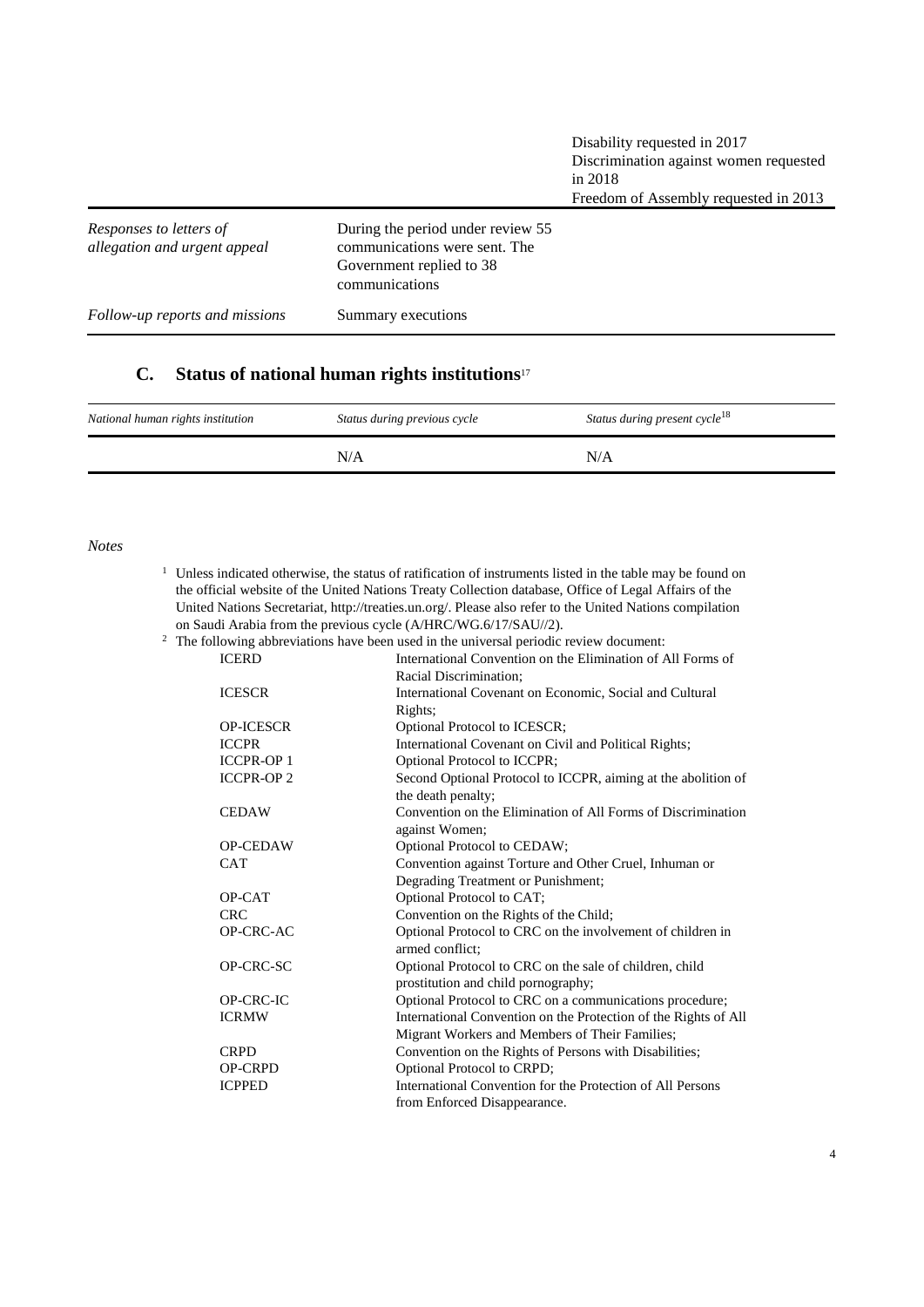- <sup>3</sup> Individual complaints: ICCPR-OP 1, art. 1; OP-CEDAW, art. 1; OP-CRPD, art. 1; OP-ICESCR, art. 1; OP-CRC-IC, art. 5; ICERD, art. 14; CAT, art. 22; ICRMW, art. 77; and ICPPED, art. 31. Inquiry procedure: OP-CEDAW, art. 8; CAT, art. 20; ICPPED, art. 33; OP-CRPD, art. 6; OP-ICESCR, art. 11; and OP-CRC-IC, art. 13. Inter-State complaints: ICCPR, art. 41; ICERD, art. 11; ICRMW, art. 76; ICPPED, art. 32; CAT, art. 21; OP-ICESCR, art. 10; and OP-CRC-IC, art. 12. Urgent action: ICPPED, art. 30.
- <sup>4</sup> Geneva Convention for the Amelioration of the Condition of the Wounded and Sick in Armed Forces in the Field (First Convention); Geneva Convention for the Amelioration of the Condition of Wounded, Sick and Shipwrecked Members of Armed Forces at Sea (Second Convention); Geneva Convention relative to the Treatment of Prisoners of War (Third Convention); Geneva Convention relative to the Protection of Civilian Persons in Time of War (Fourth Convention); Protocol Additional to the Geneva Conventions of 12 August 1949, and relating to the Protection of Victims of International Armed Conflicts (Protocol I); Protocol Additional to the Geneva Conventions of 12 August 1949, and relating to the Protection of Victims of Non-International Armed Conflicts (Protocol II); Protocol Additional to the Geneva Conventions of 12 August 1949, and relating to the Adoption of an Additional Distinctive Emblem (Protocol III). For the official status of ratifications, see Federal Department of Foreign Affairs of Switzerland, at www.eda.admin.ch/eda/fr/home/topics/intla/intrea/chdep/warvic.html.
- <sup>5</sup> Convention against Discrimination in Education (1960).
- <sup>6</sup> Protocol to Prevent, Suppress and Punish Trafficking in Persons, Especially Women and Children, supplementing the United Nations Convention against Transnational Organized Crime.
- <sup>7</sup> 1951 Convention relating to the Status of Refugees and its 1967 Protocol, 1954 Convention relating to the Status of Stateless Persons and 1961 Convention on the Reduction of Statelessness.
- 8 International Labour Organization Convention No. 29 concerning Forced or Compulsory Labour; Convention No. 105 concerning the Abolition of Forced Labour; Convention No. 100 concerning Equal Remuneration for Men and Women Workers for Work of Equal Value; Convention No. 111 concerning Discrimination in Respect of Employment and Occupation; Convention No. 138 concerning Minimum Age for Admission to Employment; Convention No. 182 concerning the Prohibition and Immediate Action for the Elimination of the Worst Forms of Child Labour.
- 9 International Labour Organization Convention No. 138 concerning Minimum Age for Admission to Employment.
- <sup>10</sup> International Labour Organization Convention No. 87 concerning Freedom of Association and Protection of the Right to Organise; Convention No. 98 concerning the Application of the Principles of the Right to Organise and to Bargain Collectively; Convention No.169, concerning Indigenous and Tribal Peoples in Independent Countries and International Labour Organization Convention No.189 concerning Decent Work for Domestic Workers.
- $11$  The following abbreviations have been used in the present document:

| <b>CERD</b>         | Committee on the Elimination of Racial Discrimination;   |
|---------------------|----------------------------------------------------------|
| <b>CESCR</b>        | Committee on Economic, Social and Cultural Rights;       |
| <b>HR</b> Committee | Human Rights Committee;                                  |
| <b>CEDAW</b>        | Committee on the Elimination of Discrimination against   |
|                     | Women:                                                   |
| <b>CAT</b>          | Committee against Torture;                               |
| <b>CRC</b>          | Committee on the Rights of the Child;                    |
| <b>CMW</b>          | Committee on the Protection of the Rights of All Migrant |
|                     | Workers and Members of Their Families;                   |
| <b>CRPD</b>         | Committee on the Rights of Persons with Disabilities;    |
| <b>CED</b>          | Committee on Enforced Disappearances;                    |
| <b>SPT</b>          | Subcommittee on Prevention of Torture.                   |
|                     |                                                          |

- <sup>12</sup> CERD/C/SAU/CO/4-9, para. 45.
- <sup>13</sup> CEDAW/C/SAU/CO/3-4, para. 73 (unedited version).
- <sup>14</sup> CAT/C/SAU/CO/2, para. 52.
- <sup>15</sup> CAT/C/SAU/CO/2/Add.1.
- <sup>16</sup> For the titles of special procedure mandate holders see: https://spcommreports.ohchr.org/about/abbreviations